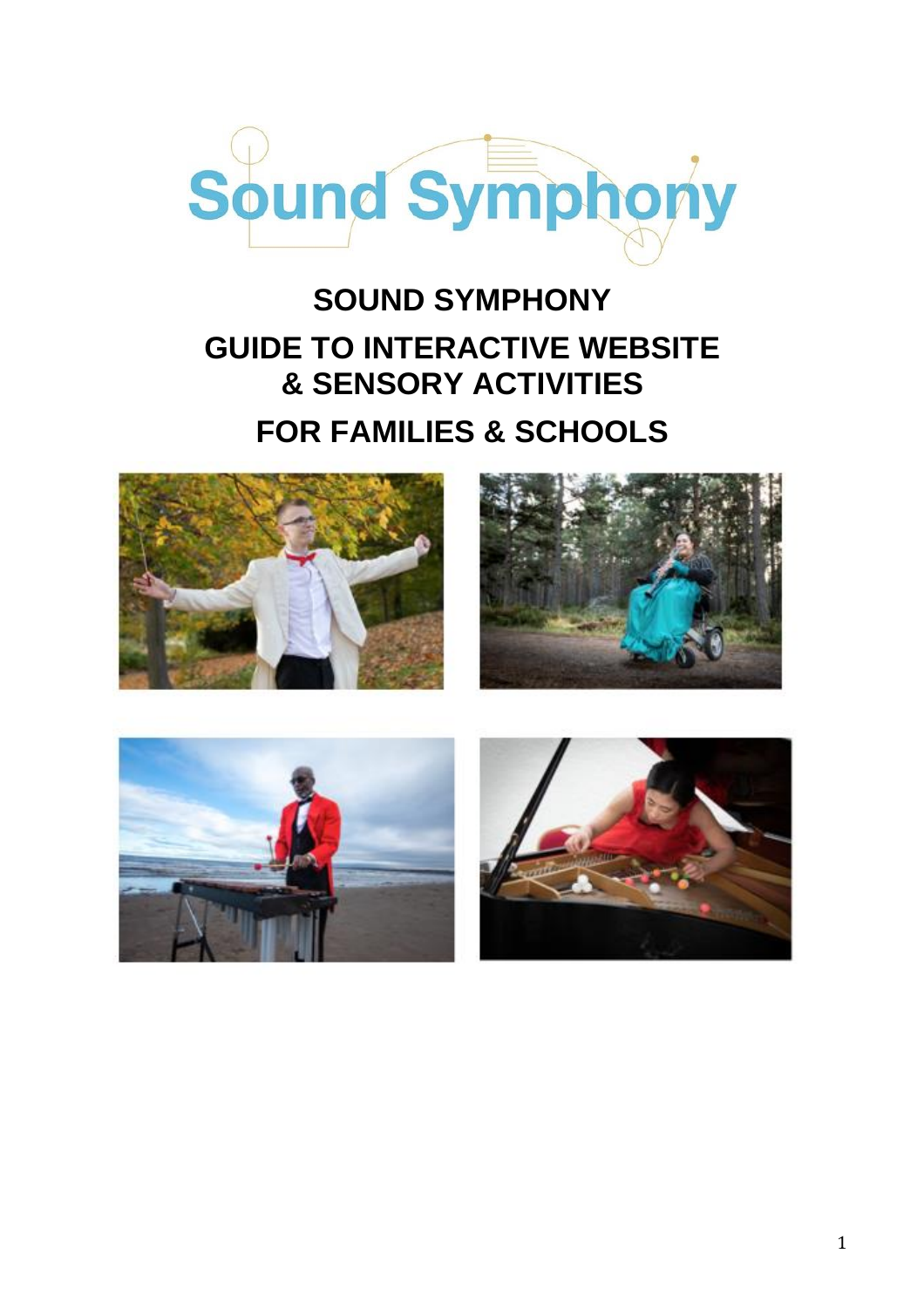## **Contents**

| Easy Read guide to Interactive website (desktop)  Pages 4-10 |  |
|--------------------------------------------------------------|--|
| Sensory Activities to try at home or school  Page 11-12      |  |

# **Introduction**

Oily Cart and Independent Arts Projects invite you to join in with an **interactive sound experience**, celebrating the weird and wonderful sounds of objects and instruments.

Designed with and for **Autistic young people**, but suitable for all sound seekers!

In this guide we introduce you to the accessible **Sound Symphony Interactive Website,** which features beautiful **film footage** of instruments and objects being played in dramatic and unusual locations. You can conduct your own sound symphony by following the instructions (video or Easy Read) to drag and drop a combination of four videos at a time, creating thousands of different sound symphonies. **For the best interactive experience please try this on a desktop\***. You can also play this as an **audio-only** version.

You can watch an edited sound symphony, and all the individual videos on **Oily Cart's YouTube channel.**

In this guide we have also included some **additional sensory activities** you can try at home or in your school.

This is inspired by our touring show, Sound Symphony, which is made especially with and for Autistic young people. To enjoy this interactive experience you do not need to see the show. However if you are coming to see the show, you will meet some of the same performers in these videos.

Enjoy the music!

#### **Oily Cart & Independent Arts Projects**

*\*We recommend playing the interactive resource on a Desktop so you can play the videos simultaneously. You can access this on a mobile or tablet, but the videos will only play one at a time.*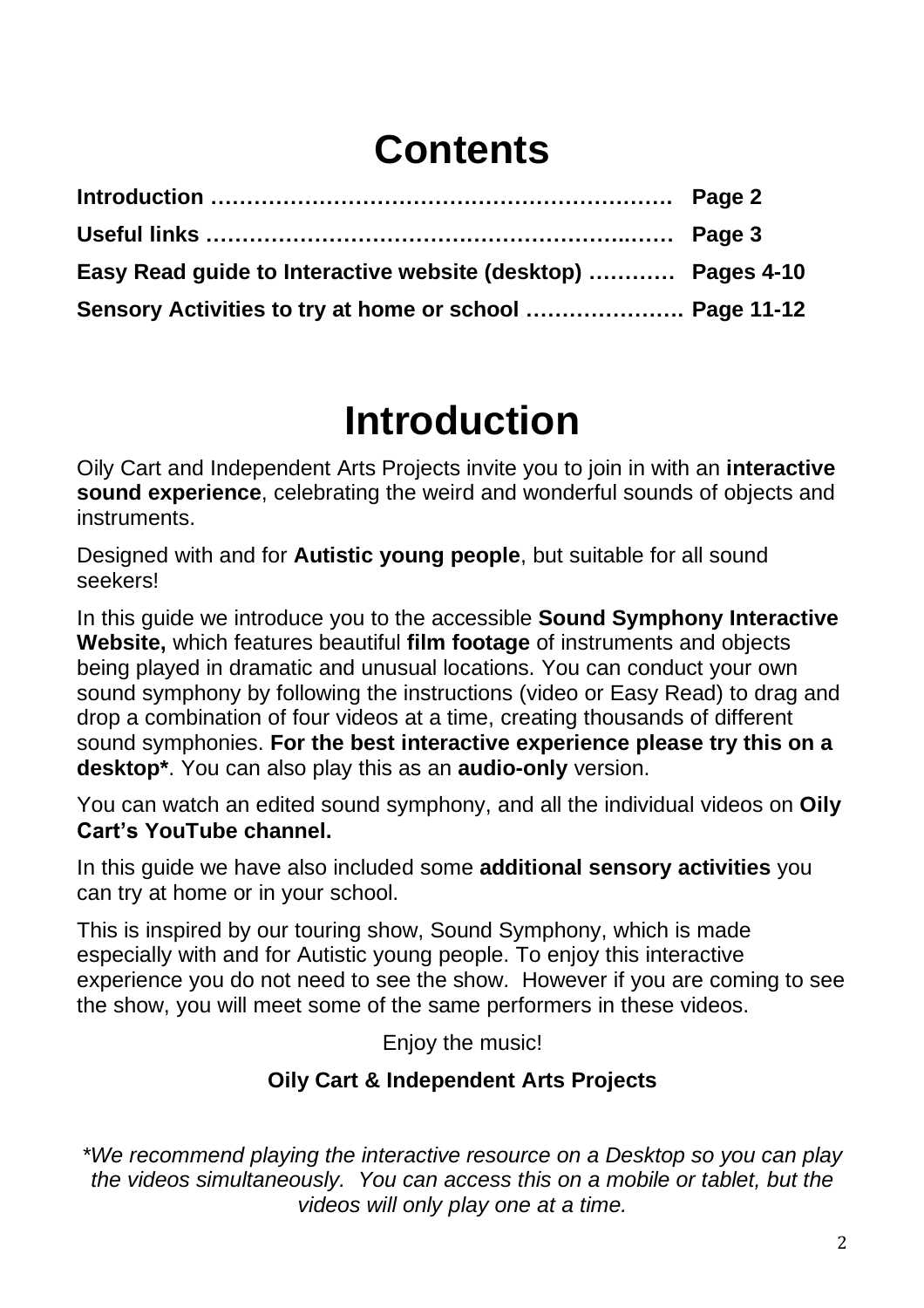# **Useful links**

#### **Interactive Website**

Sound Symphony interactive website: [https://soundsymphony.co.uk](https://soundsymphony.co.uk/)

Interactive website explainer video for desktop: <https://www.youtube.com/watch?v=wuLi9-0b7Zs>

The Easy Read guide to using the website from a Desktop is included below.

You can also access the interactive website via mobile and tablet. Whilst we recommend the desktop version so you can play the videos simultaneously, if this is not an option, you can see the mobile and tablet explainer video here: <https://www.youtube.com/watch?v=457xz9j0SBU>

You can download the Easy Read guide for using the website from a mobile or tablet via the website, through the 'instructions' link at the top of the page.

#### **YouTube videos**

Edited video of interactive website films (5 minutes duration): <https://www.youtube.com/watch?v=z4prD-DAek0>

Playlist of individual videos featured on the interactive website: [https://www.youtube.com/watch?v=wuLi9-0b7Zs&list=PLzU5uDEyaNpiHgVpz](https://www.youtube.com/watch?v=wuLi9-0b7Zs&list=PLzU5uDEyaNpiHgVpz-omr8iqECwouhfy)[omr8iqECwouhfy](https://www.youtube.com/watch?v=wuLi9-0b7Zs&list=PLzU5uDEyaNpiHgVpz-omr8iqECwouhfy)

#### **Sound Symphony touring show**

For more information about the show please visit: [https://soundsymphony.co.uk](https://soundsymphony.co.uk/)

For more about Oily Cart's sensory theatre shows for disabled children please visit: [www.oilycart.org.uk](http://www.oilycart.org.uk/)

For more about Independent Arts Projects work in Scotland please visit: <http://www.independentartsprojects.com/>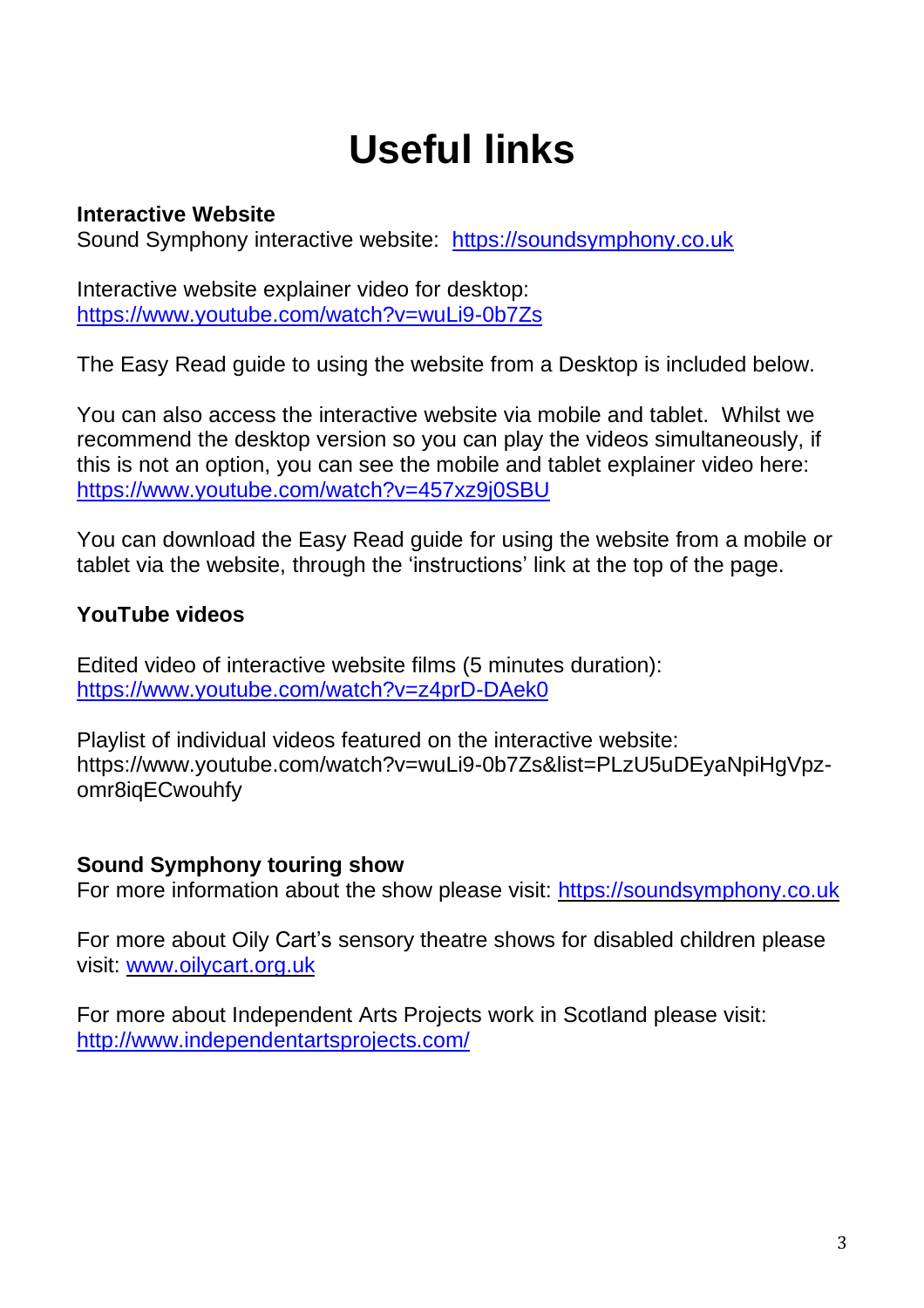# **Easy Read guide to the Interactive website (desktop version)**

Sound Symphony

**Welcome to the Sound Symphony Interactive website.**

This is a website where you can create your own "Sound Symphony" by playing a selection of videos.



The videos are of musicians playing a range of instruments and objects in different places.

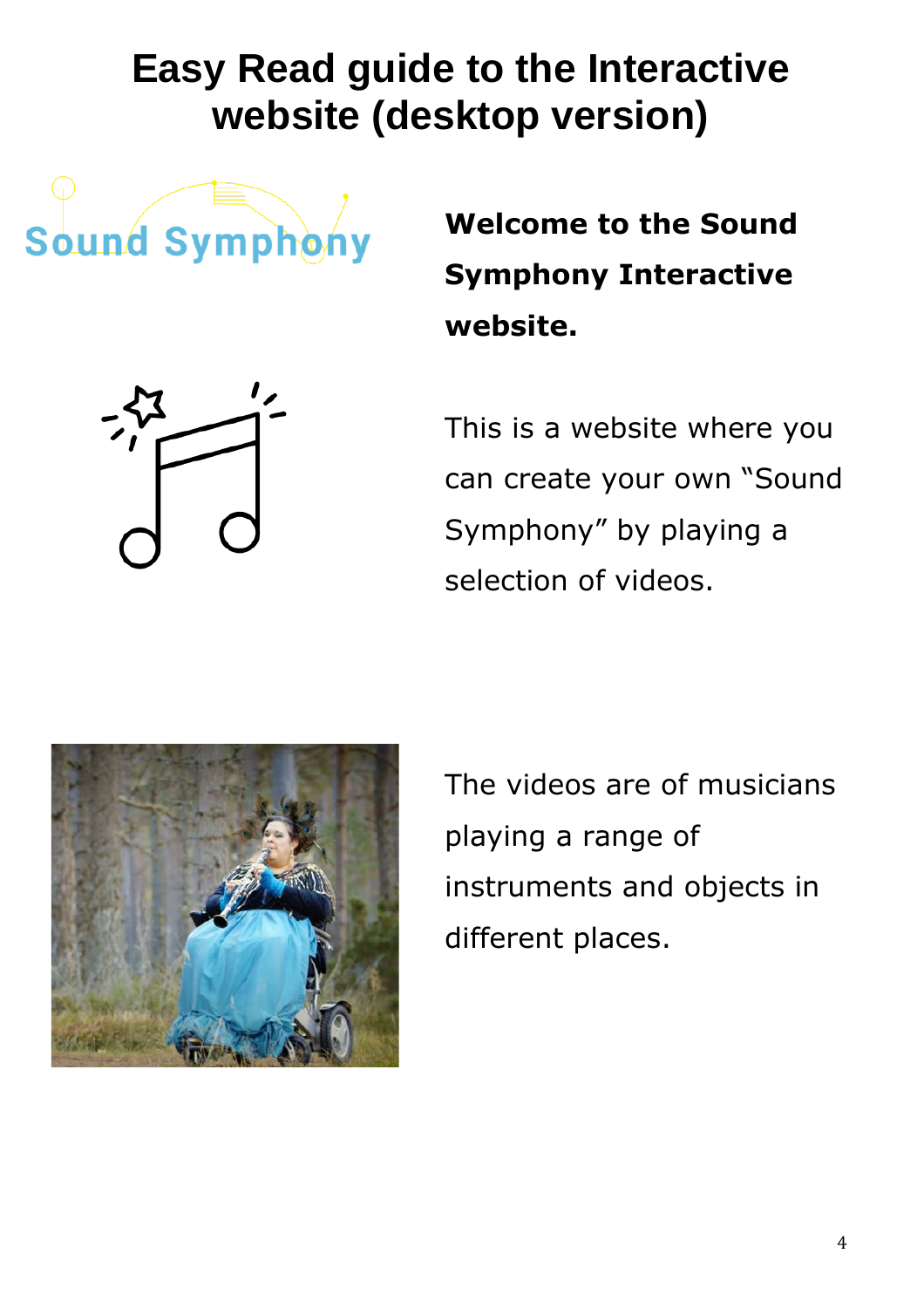# $\boldsymbol{\oplus}$





There are 3 access buttons on the left hand side which allow you to change 3 different access settings:

- Colour contrast on the page
- Change the font size



• Remove images (e.g. logos)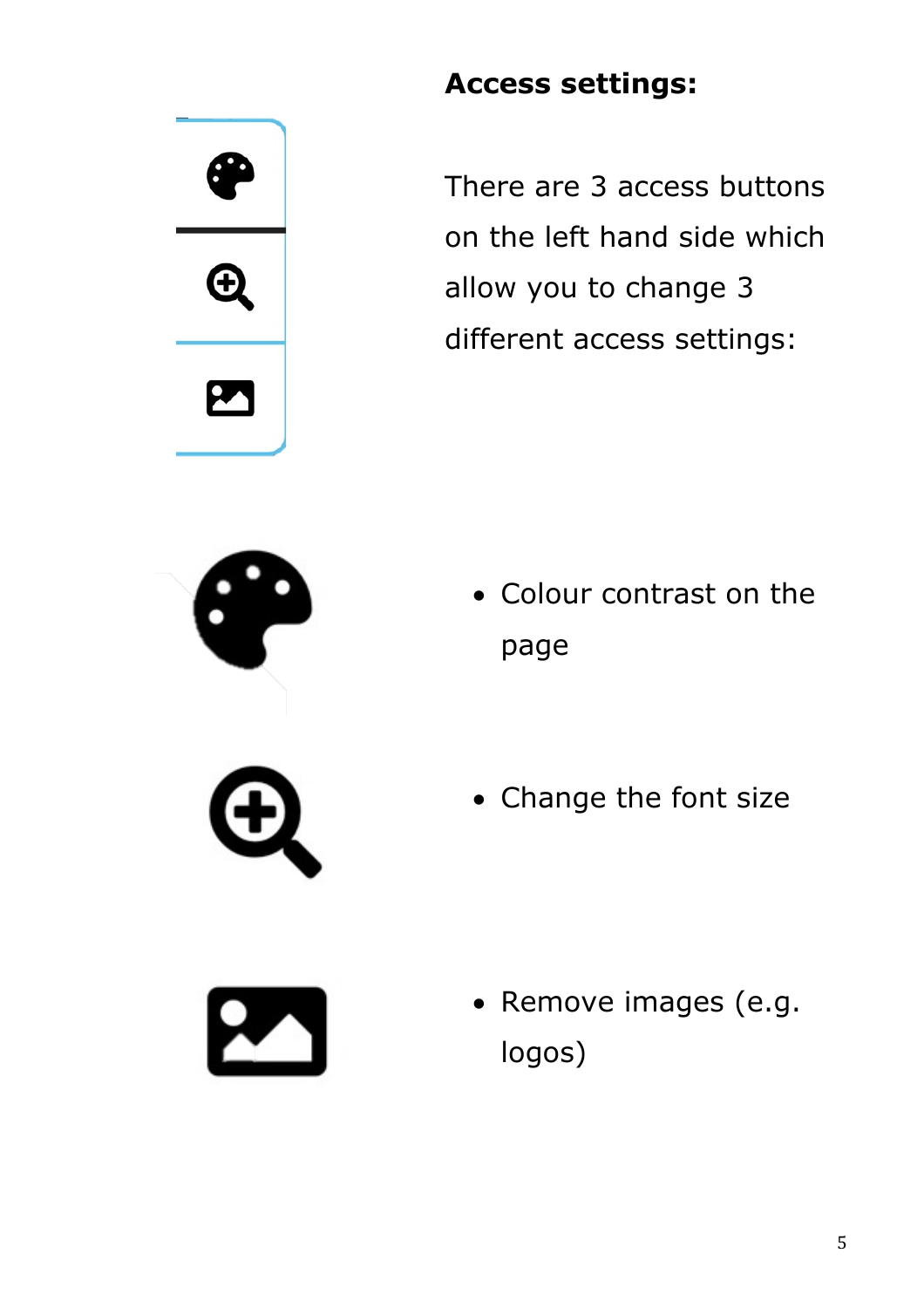## **How to play videos from a desktop, using a mouse:**



**Step 1**: Press the "**Add videos to play**" button. This button is on left hand side.



**Step 2**: Drag the videos you would like to play from **the Video bank** on the right hand side into the Video slots 1, 2, 3 and 4 until the white dots appear.



**Step 3:** Press the **"save"** button. This button is on the left hand side menu.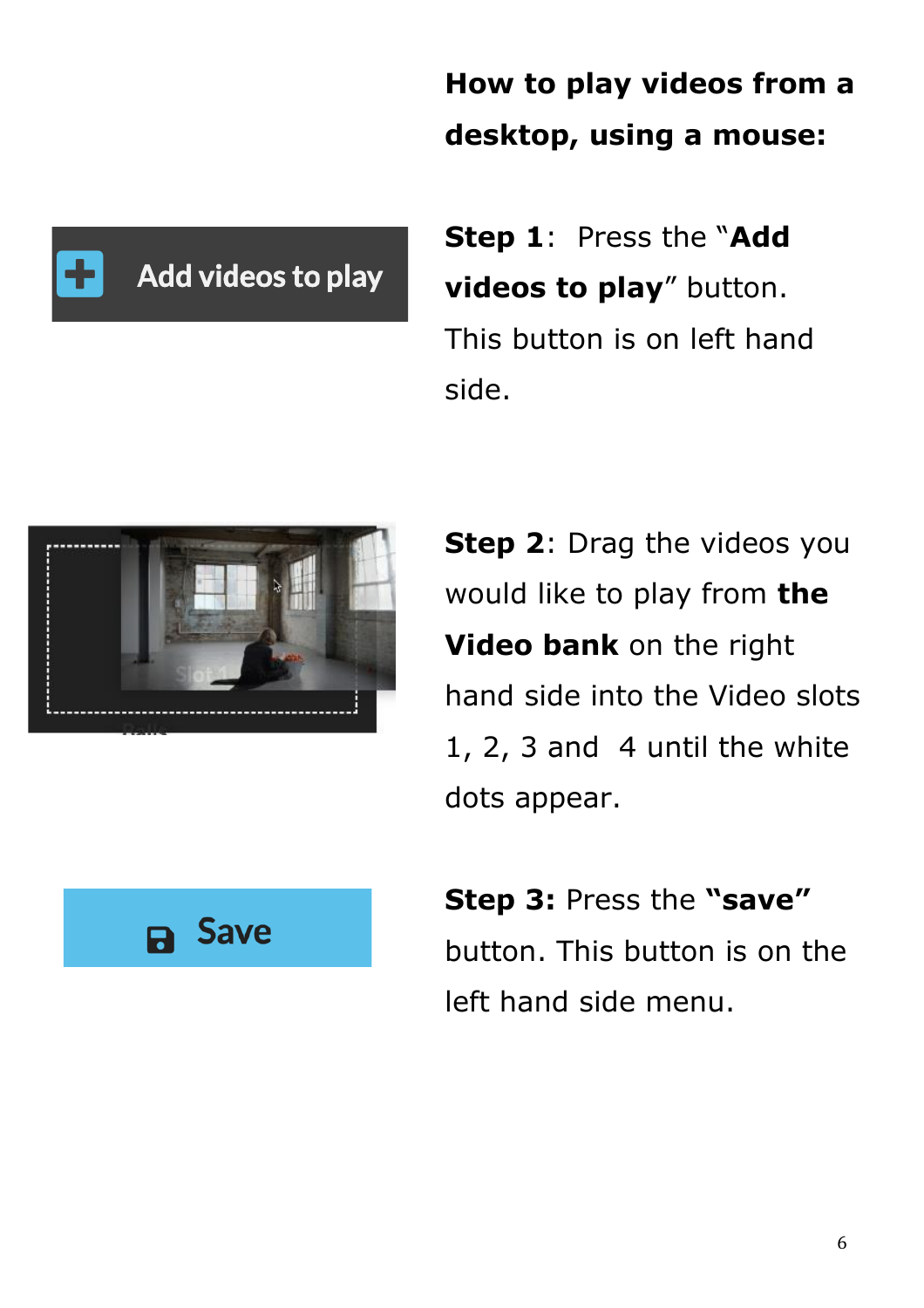

**Step 4:** press the **"Play videos"** button at the bottom of the 4 selected videos.

You can **"Pause videos"** at any time.

**Step 5:** To change the videos to a new selection, press the **"Edit Videos to Play"** button. This button is on the left hand-side menu.



Edit videos to play

Then you can press the **"reset"** button to start again. This takes you back to Step 2 when you can drag new videos into the 4 slots, save, then play your new selection.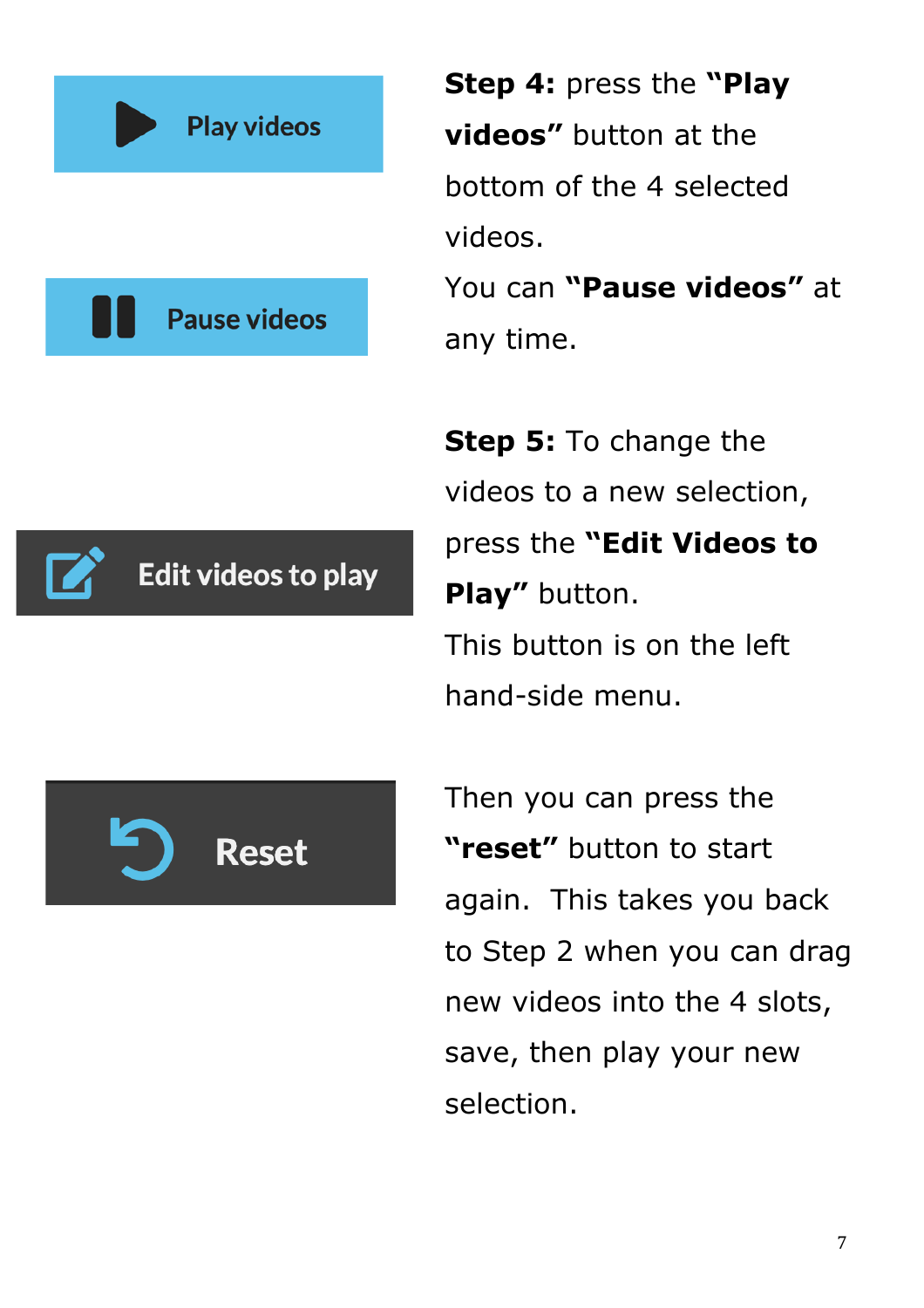

# **How to play videos from a desktop, using a keyboard:**

To navigate the site using a keyboard only you can use the "tab" key to scroll through the buttons and video bank, and select a button by using the "enter" key.



**Step 1**: Tab through the menu buttons and select the "**Add videos to play**" button.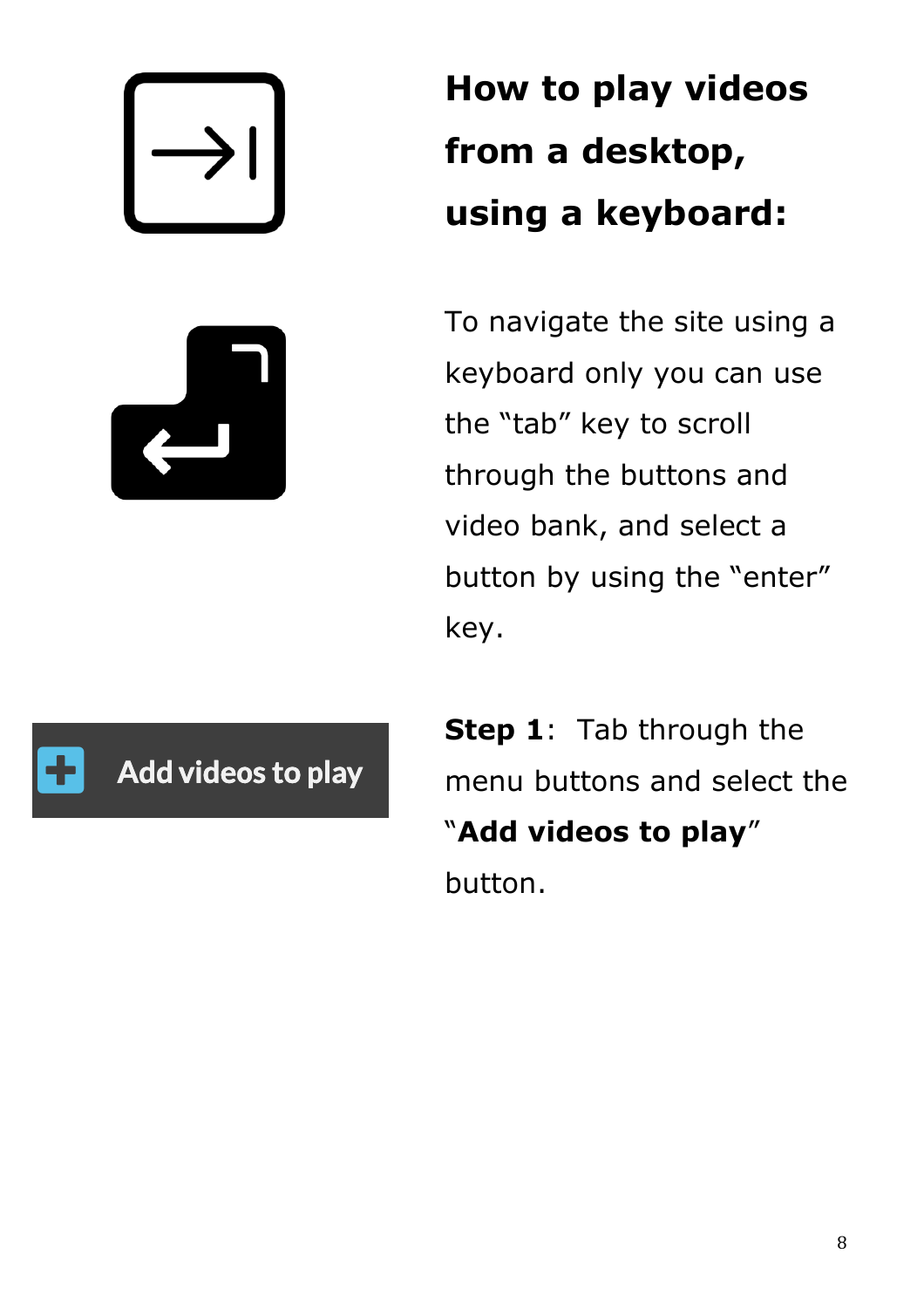



**Step 2:** Tab across to the video bank.

When you have selected a video you want to add press your enter key.

This will bring up a menu and you can tab through the buttons to select the slot you want to add it to, and press enter.

**Step 3:** When you have added 4 videos you need to tab through the buttons to select "**save**".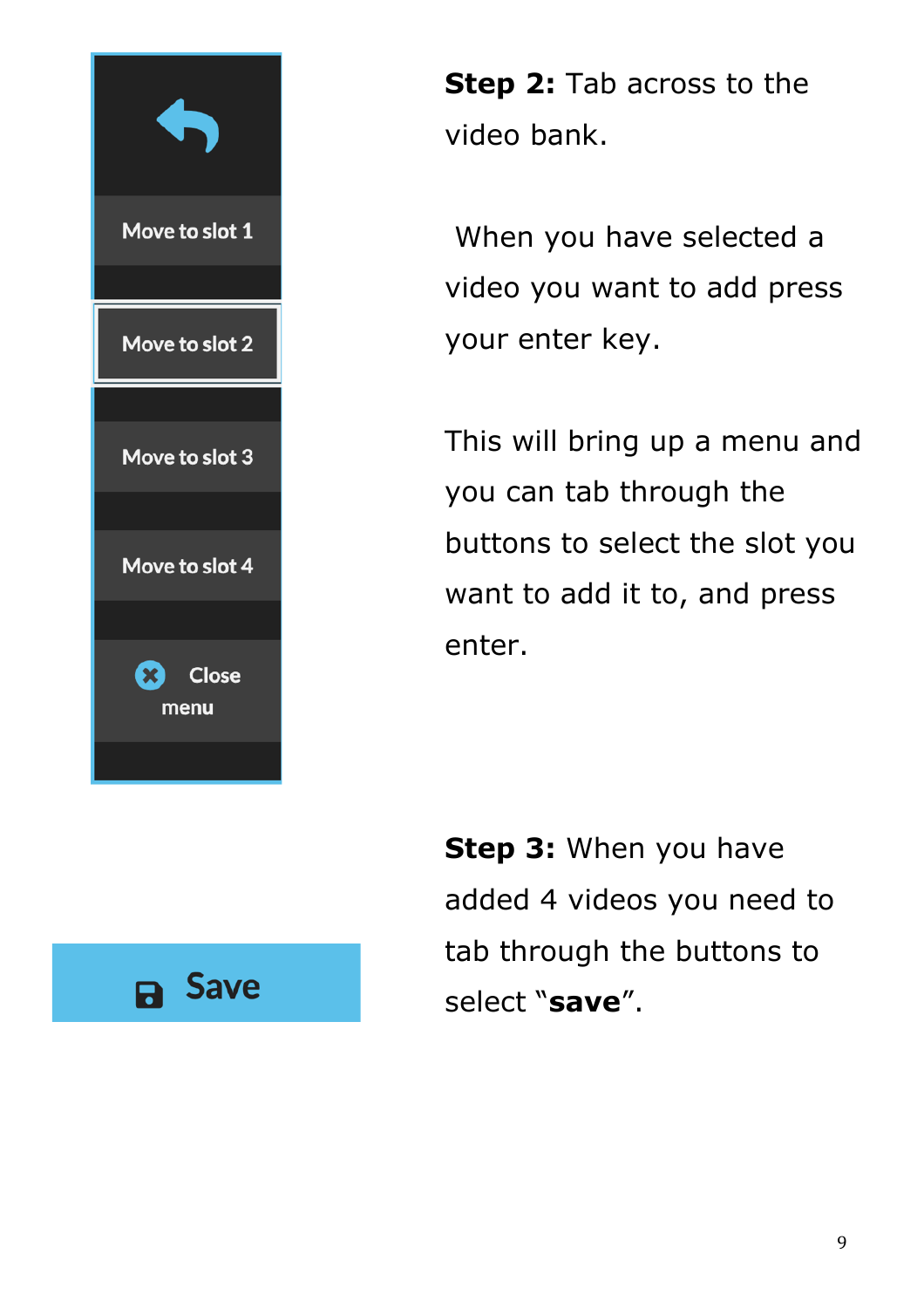

Then tab through the buttons to select "**play videos**".

You can **"Pause videos"** at any time by pressing enter again.

**Step 5:** To change the videos to a new selection, press the **"Edit Videos to Play"** button.



Then you can press the **"reset"** button to start again. This takes you back to Step 2 when you can drag new videos into the 4 slots, save, then play your new selection.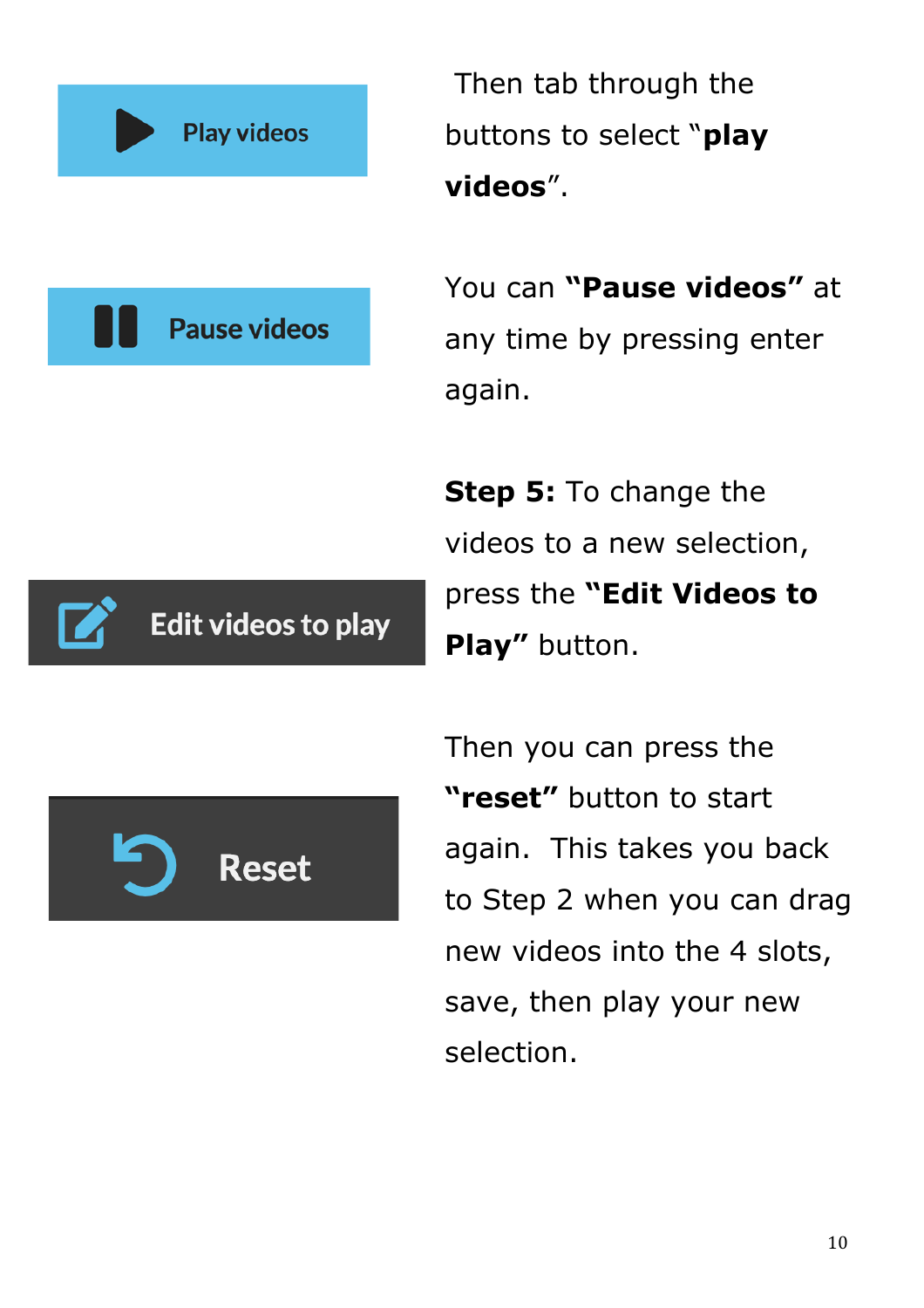# **Sensory Activities**

Creative Sensory Ideas to try at home or in your setting…

#### **Activity 1: Fans**

Large electric floor fans can be used to create an explosion of colour, usingconfetti, ribbons or petals. Space blankets and dust sheets can also be used to create a different effect.



#### **Activity 2: Soundscapes**

Use Bluetooth speakers to play music and sound effects (which you can download from BBC sound effect library). Use these to make interesting soundscapes for your young person.

Some sound seekers love to feel the vibration of the bass on the speakers if you hold it close to their body. We love doing this while playing white noise or a waterfall sound effect.

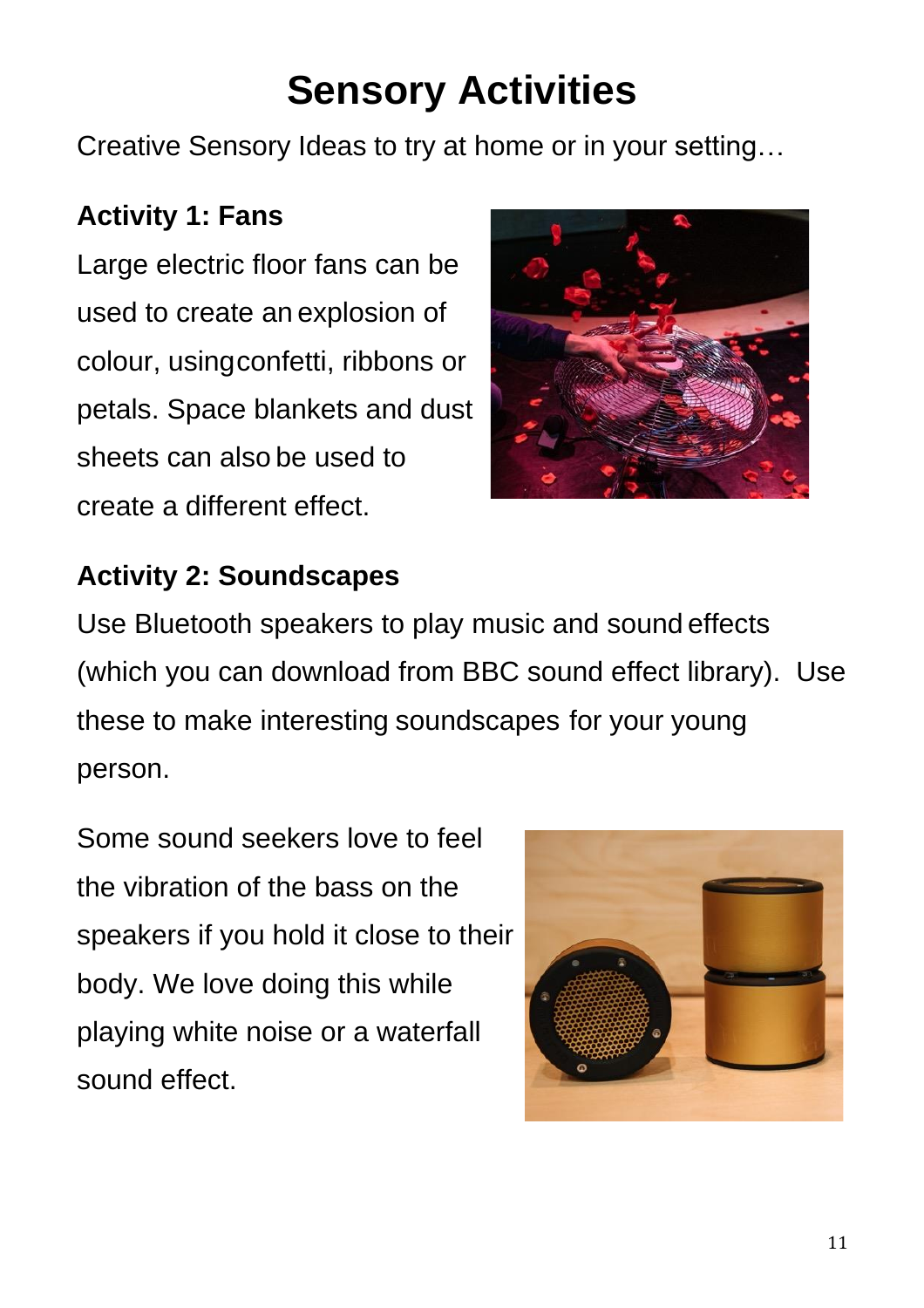## **Activity 3: Sounds Orchestra**

Try making a 'sounds orchestra', incorporating everyday objects. Experiment to find which sounds your young person enjoys the most e.g. – scrunching paper. Play the objects with them.



Try playing the objects in different ways. e.g. quietly, slowly, quickly, loudly. Remember, **every sound is beautiful.** Its extra good if you can follow and echo the ways the young person is playing the objects.

### **Activity 4: Sound Funnel**

Make a 'sound funnel' using large card or a tube. Try humming or mirroring noises through it to your young person. You could incorporate atechnique called Intensive



Interaction: [www.intensiveinteraction-org](http://www.intensiveinteraction-org/)

If you want to make the website experience more tactile or sensory, you can use some objects that are used in the film to play along. E.g. bouncy balls, pasta tubes, switches, wooden sticks.